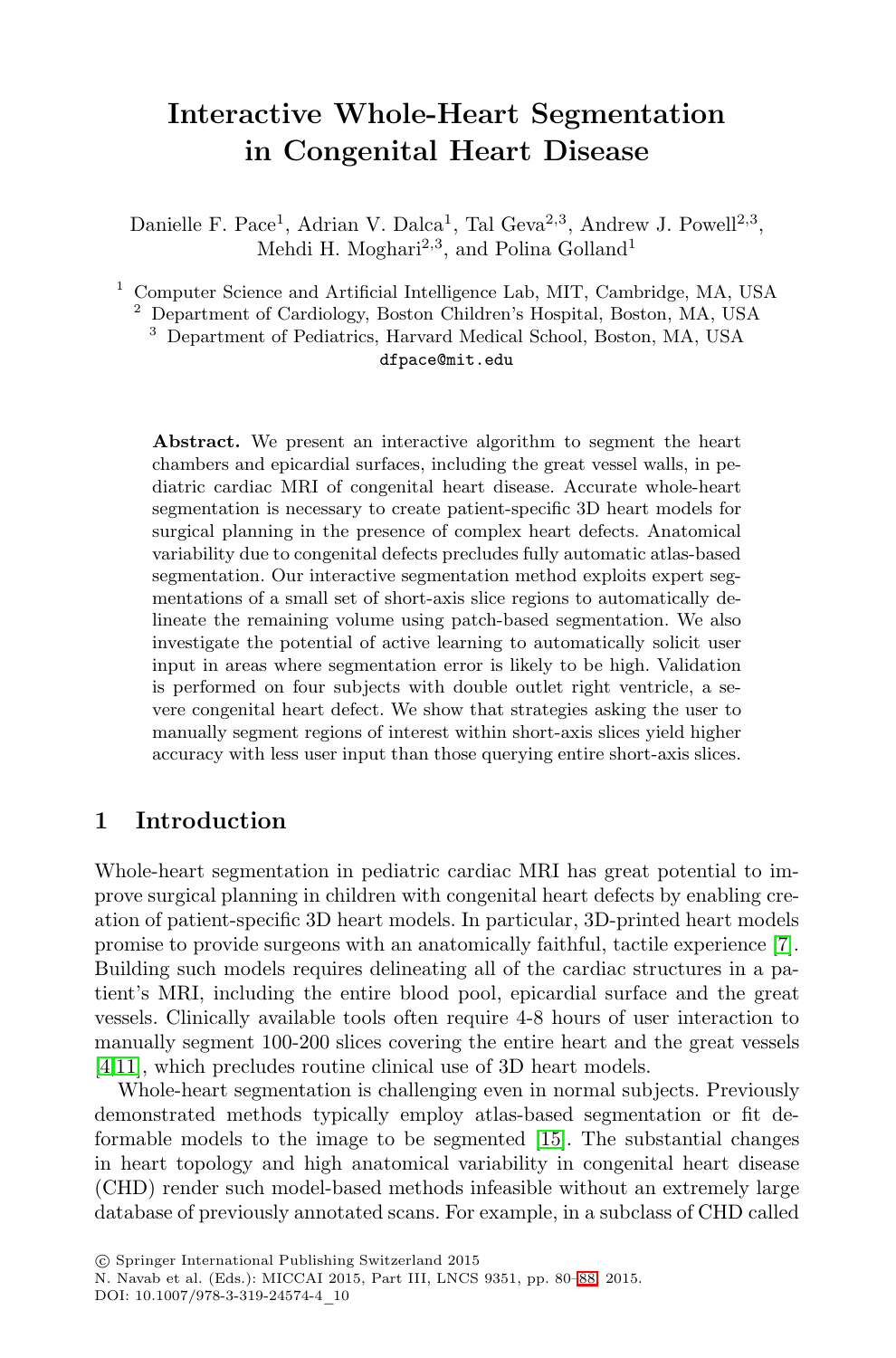double outlet right ventricle (DORV), the aorta arises from the right ventricle (instead of the left) and a ventricular septal defect forms a hole in the septum between the two ventricles. Specialized segmentation algorithms have been developed for hearts with infarcts, left ventricular hypertropy, or pulmonary hypertension [1,9]. These methods use probabilistic atlases or point distribution models built for normal subjects by finding some transformation between the abnormal heart and the normal model. These algorithms were designed for segmenting the ventricles, and it is unlikely that such [me](#page-7-2)[th](#page-7-3)ods will perform well for whole-heart segmentation in CHD. Automatic segmentation in cardiac MRI is also complicated by intensity inhomogeneities, low contrast, and thin heart walls near the atria, valves and great vessels which are barely visible. At the same time, high accuracy is required for cre[at](#page-7-4)ing useful heart models for surgical planning.

We therefore focus on developing efficient interactive segmentation methods. Interactive segmentation fits well into clinical workflows since physicians must validate any segmentation used for decision making and correct the errors that are inevitable in automatic segmentation. We present a patch-based [3,6] interactive segmentation method that provides accurate whole-heart segmentation in CHD. The method [u](#page-7-5)[se](#page-7-6)[s a](#page-7-7) [sm](#page-8-1)[all](#page-8-2) [se](#page-8-3)t of manually labeled slices to segment the remaining volume, thus circumventing the challenges of anatomical variability.

Moreover, we exami[ne](#page-7-7) [act](#page-8-3)ive learning methods [8[\]](#page-7-6) [to f](#page-8-2)urther reduce the number of interactions. At each step of [a](#page-7-5)n active learning session, the algorithm directs the user to manuall[y l](#page-8-1)abel part of the data deemed most informative. These methods promise better accuracy with fewer user interactions compared to systems in whi[ch](#page-7-5) [t](#page-7-6)[he u](#page-8-1)ser decides where to provide in[put](#page-7-7)[. M](#page-8-3)ost active learning methods for interactive medical image segmentatio[n rel](#page-8-2)y on uncertainty sampling with a batch selection query strategy  $[2,5,10,12,13,14]$ . In uncertainty sampling, the active learner selects the voxels in which it is least confident. Confidence can be measured using image-based metrics [10,14] or label probabilities [5,13]. Ensemble methods assess the disagreement among votes [2], while SVM classifiers choose data based on distance to the margin [12]. Batch queries ask the user to label multiple voxels in each interaction step. A query can involve annotating sets of the most informative voxels [2,5,12], segmenting entire slice planes [10,14] or deciding whether or not to include an entire hypothesized object [13].

Within our patch-based interactive segmentation framework for high-quality segmentation in CHD, we explore the potential benefits of active learning with batch queries based on uncertainty sampling. We show that methods that select entire slices for manual delineation fail to perform significantly better than a simple strategy based on a uniform distribution of the input slices. In contrast, active learning queries that asks the user to segment regions of interest (ROIs) within short-axis planes are more accurate with less user interaction.

### **2 Patch-Based Interactive Segmentation**

In this section we describe our interactive patch-based segmentation algorithm that incorporates user annotations. The method also provides a baseline for our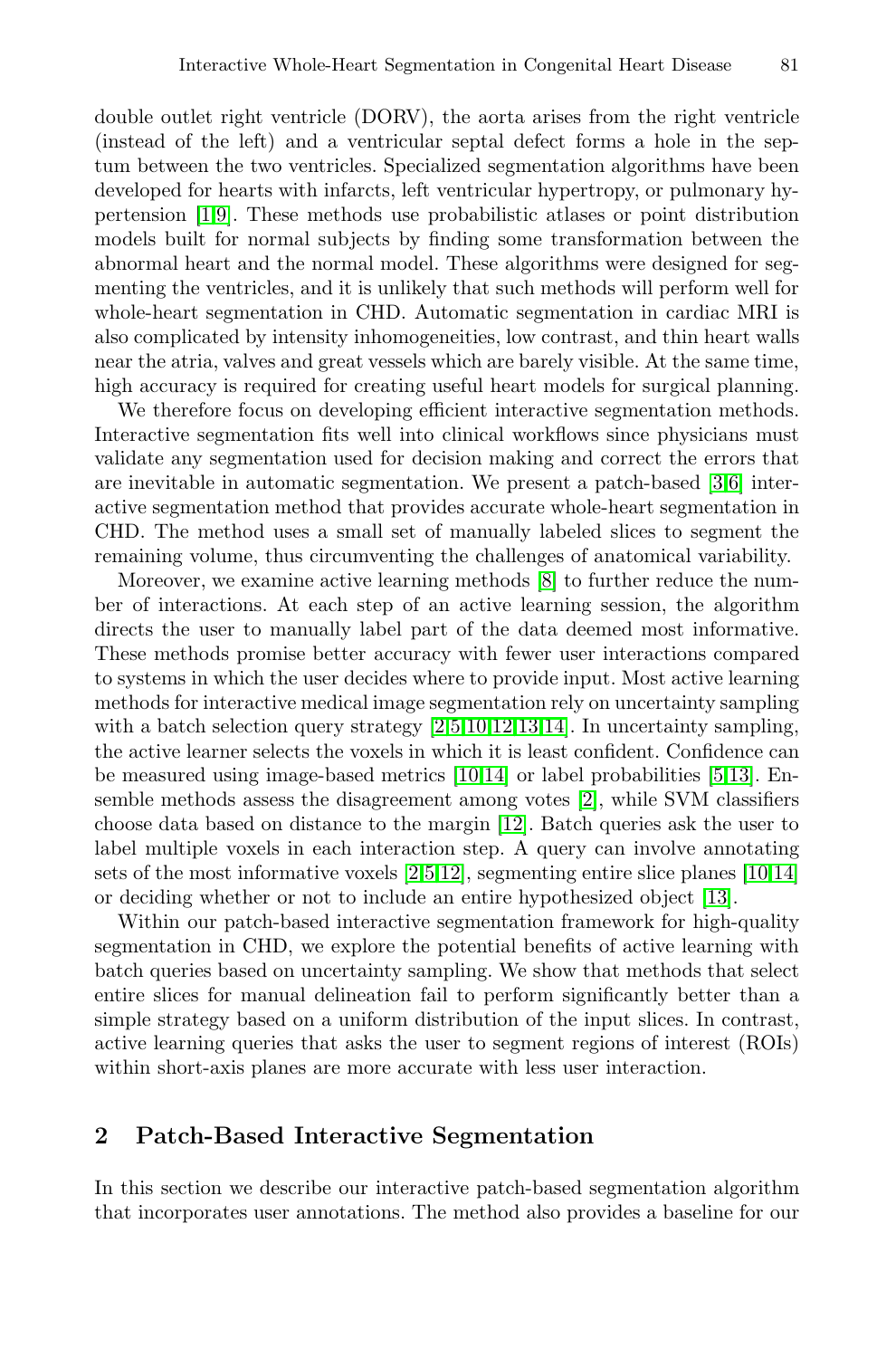82 D.F. Pace et al.

study of active learning strategies for cardiac MRI segmentation.

Given input image  $I: \Omega_I \in \mathbb{R}^3 \to \mathbb{R}$ , we seek a label map  $L: \Omega_I \to \{l_b, l_m, l_k\}$ that parcellates image I into blood pool, myocardium and background. For the purpose of creating 3D heart models, the myocardium class includes the papillary muscles and the great vessel walls. We let  $\mathcal{R}_I = \{r_i : \Omega_i \in \mathbb{R}^2 \to \{l_b, l_m, l_k\}\}\$ be a set of manually labeled reference regions, where each subdomain  $\Omega_i \in \Omega_I$ is defined on a [sh](#page-7-2)[or](#page-7-3)t-axis plane. We focus on short-axis slices because clinicians are already accustomed to segmenting short-axis views for making cardiac function measurements such as ejection fraction. In the simplest case, a reference domain  $\Omega_i$  is an entire short-axis slice plane, but it may represent a region of interest within a slice. In our baseline algorithm, the expert segments entire short-axis slices that are uniformly distributed in the MRI volume.

At each step of the interactive segmentation procedure, the user manually segments a provided short-axis region and a patch-based method is used to update the segmentation volume [3,6]. The manually segmented regions provide patient-specific information on the heart's shape and the local appearance of the blood pool, myocardium and surrounding organs, which is exploited by the algorithm to infer labels in the remaining image.

<span id="page-2-0"></span>For every target slice  $t$  to be segmented, a library of intensity patches with corresponding labels is constructed using the target's set of relevant reference regions  $\mathcal{R}_t \in \mathcal{R}_I$ . If every reference domain  $\Omega_i$  is an entire short-axis slice, each remaining target slice in the volume is segmented using the closest reference slice above and below. If  $\{\Omega_i\}$  contains smaller ROIs, each target slice is segmented using patches from the two closest entire reference slices plus all of the ROIs between them. An ROI segmentation "shadows" the region behind it so that only the physically closest information is used for each voxel in the target slice.

To segment patch  $p_t(x^i)$  centered at voxel position  $x^i$  in target slice t, we find the k most similar patches in  $\mathcal{R}_t$ . We use  $x = [x_1, x_2, x_3]$  to denote the three coordinates of position x, where  $x_1$  and  $x_2$  are in-plane (short-axis) coordinates and  $x_3$  is the out-of-plane coordinate. Given a patch  $p_r(x^j)$  centered at voxel position  $x^j$  in a reference  $r \in \mathcal{R}_t$  with domain  $\Omega_r$ , the distance between patch  $p_t(x^i)$  and patch  $p_r(x^j)$  depends on the patch intensities, gradients and positions:

$$
d(p_t(x^i), p_r(x^j)) = \alpha ||p_t(x^i) - p_r(x^j)||^2 + \beta ||\nabla p_t(x^i) - \nabla p_r(x^j)||^2
$$
  
+ 
$$
\delta ||(x^i, \Omega_r) \Big[ (x_1^i - x_1^j)^2 + (x_2^i - x_2^j)^2 \Big] + \delta_\perp (x^i, \mathcal{R}_t) (x_3^i - x_3^j)^2. \tag{1}
$$

Here,  $\alpha$  and  $\beta$  are weights on the relative importance of the intensity and gradient terms, respectively, and  $\delta_{\parallel}(x^i,\Omega_r)$  and  $\delta_{\perp}(x^i,\mathcal{R}_t)$  are spatially-varying weights on the in-plane and out-of-plane components of the positions, respectively.

The position weighting is higher when a target patch is close to one of its references, to encourage matching to the close reference since it likely contains the same structures. To this end, the out-of-plane position weight  $\delta_{\perp}(x^i, \mathcal{R}_t)$  is defined as the distance from  $x^i$  to the closest point within any of its references:

$$
\delta_{\perp}(x^i, \mathcal{R}_t) = \gamma_1 \exp^{-\gamma_2 \cdot D_{\perp}(x^i, \mathcal{R}_t)} + \gamma_3,
$$
  
\n
$$
D_{\perp}(x^i, \mathcal{R}_t) = \min_{r \in \mathcal{R}_t} \min_{x^j \in \Omega_r} ||x^i - x^j||.
$$
\n(2)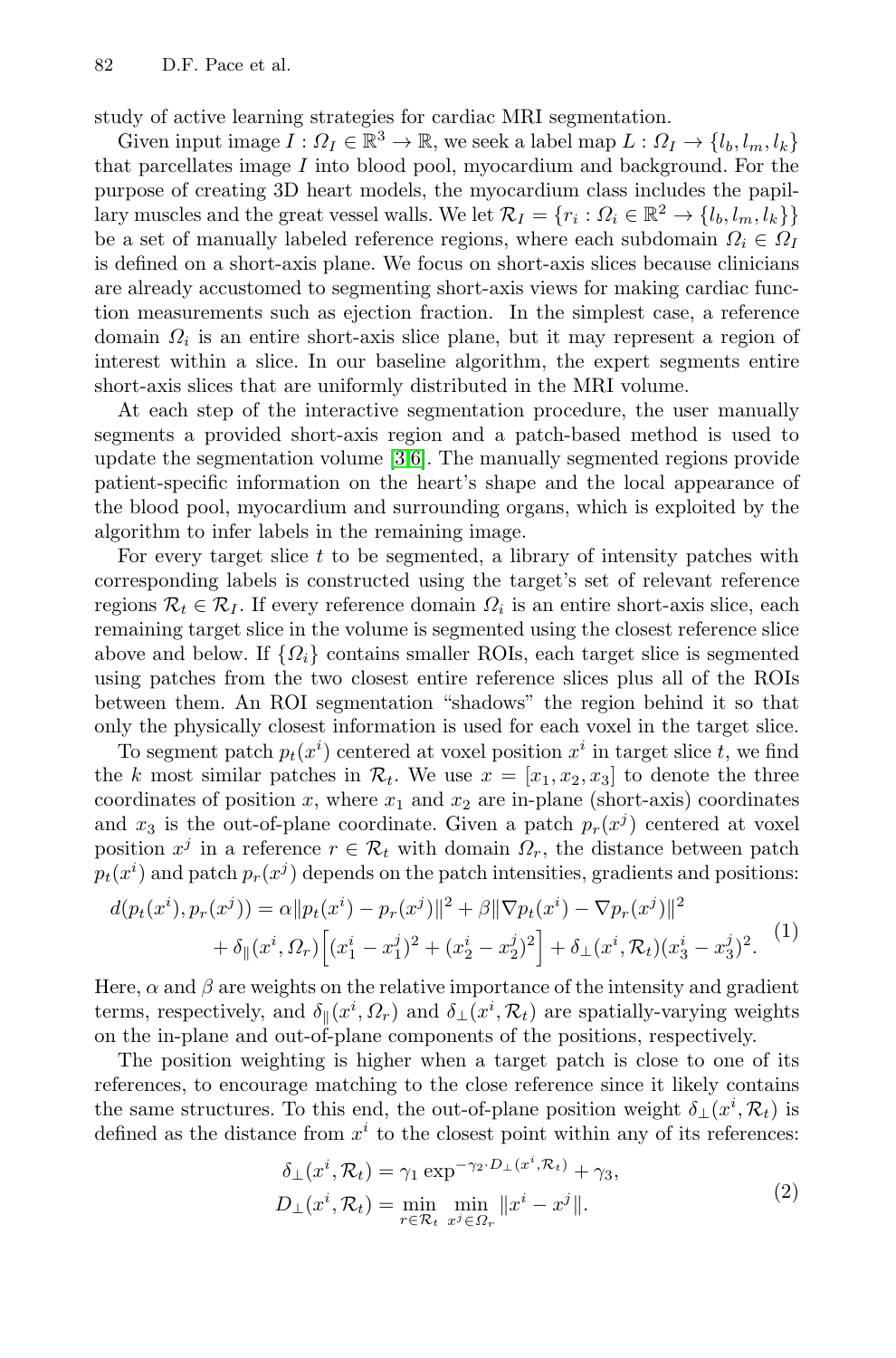Second, we allow a larger effective search area within distant reference slices, which enables matching of structures that might change shape substantially across neighboring slices. In contrast, if the reference slice is very close then the matching structure is probably at a similar position. The in-plane position weight  $\delta_{\parallel}(x^i,\Omega_r)$  is therefore different for each reference r, and is defined as the distance from  $x^i$  to the closest point in the reference domain  $\Omega_r$ :

<span id="page-3-0"></span>
$$
\delta_{\parallel}(x^i, \Omega_r) = \lambda_1 \exp^{-\lambda_2 \cdot D_{\parallel}(x^i, \Omega_r)} + \lambda_3,
$$
  
\n
$$
D_{\parallel}(x^i, \Omega_r) = \min_{x^j \in \Omega_r} \|x^i - x^j\|.
$$
\n(3)

Given the  $k$  most similar reference patches, the labeling for the target patch is determined through majority voting. The reference patch segmentations contribute overlapping votes (i.e., they vote for all voxels in a patch), which smooths the segmentation. This variant removes the need for additional smoothness constraints that could potentially eliminate small walls in the heart and great vessels.

## **3 Empirical Study: Active Learning for Reference Selection**

Here we investigate batch query strategies for automatically choosing the subdomains  $\{\Omega_i\}$  to be segmented by the expert. First, we compare interactive workflows that select entire short-axis slices versus those selecting smaller ROIs of a fixed size. To decouple the effect of the reference domain size from that of a specific uncertainty sampling method, we use a gold-standard manual segmentation to identify the ne[xt](#page-7-7) [reg](#page-8-3)ion to be segmented. At each step, the region with the highest segmentation error over its domain spanning  $\pm h$  slices is selected for manual segmentation. We refer to this iterative setup as **oracle** uncertainty estimation. We emphasize that our goal is to investigate the effect of the interaction strategy, as this approach is clearly infeasible for segmentation of novel images. In practice, uncertainty can be measured using metrics that locally estimate segmentation accuracy through the entropy of the patch vote distributions, alignment of label boundaries with image gradients, and intensity homogeneity within small regions with the same label [10,14].

We compare the two active learning methods (entire slices vs. smaller ROIs) with several baseline approaches in which the user segments entire slices. First, we test against our baseline algorithm using **uniform** slice distribution. We also compare against **random** slice selection, a common baseline in active learning [10,14]. These two slice selection schemes are not iterative. Finally, we implemented a strategy that exhaustively tries all possible new reference slices at each step and uses the gold-standard segmentation to add the slice that maximally reduces the segmentation error. This represents an iterative **optimal greedy** error reduction strategy with respect to maximizing improvement at each step.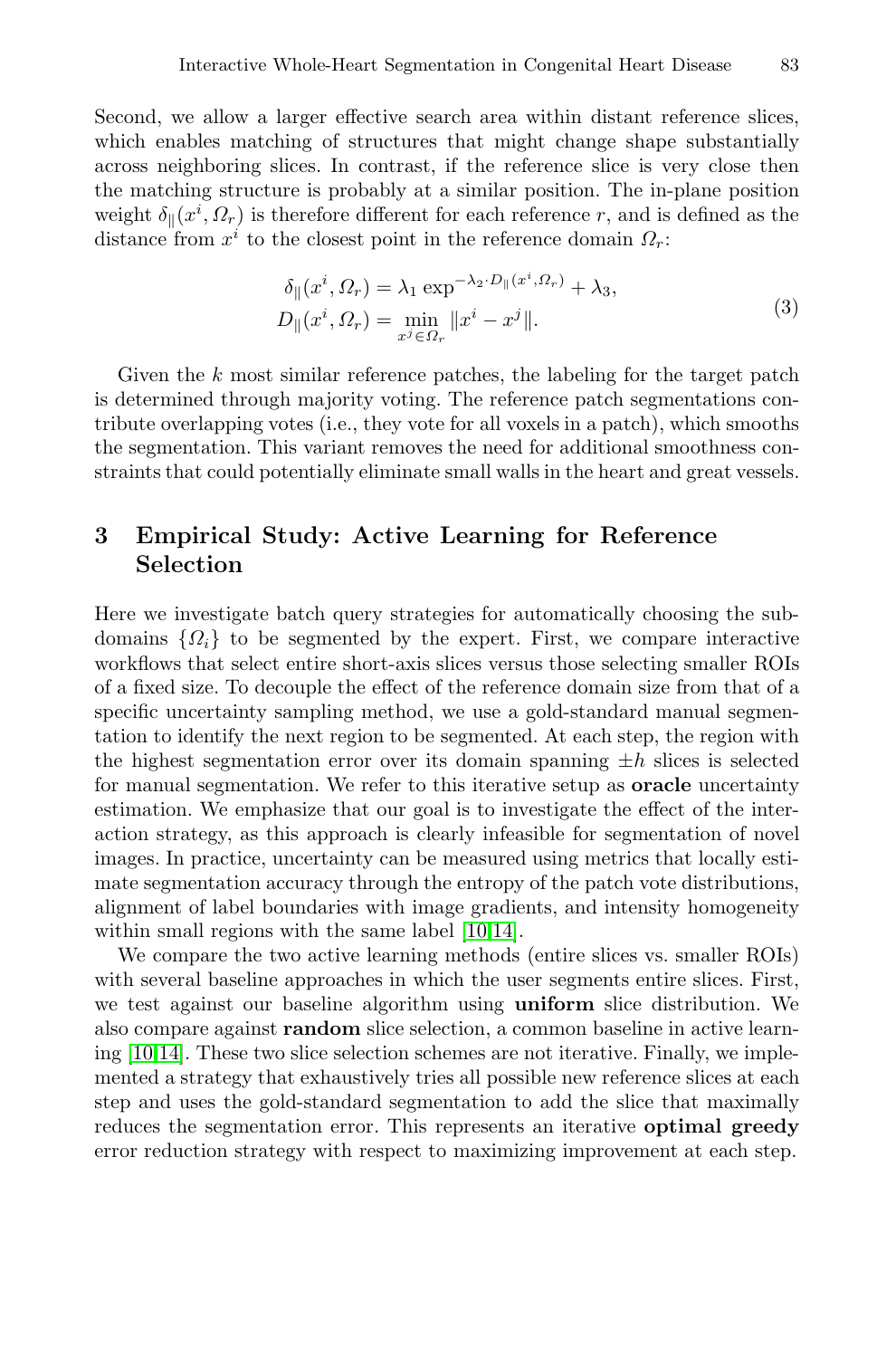84 D.F. Pace et al.

#### **4 Results**

**Data:** Validation was performed using four pediatric cardiac MRI images from patients with DORV. A high resolution isotropic whole-heart image was acquired for each patient as part of surgical planning. The scans were performed without contrast agents on a clinical 1.5T scanner (Philips Achieva), using a freebreathing steady-state free precession (SSFP) pulse sequence with ECG and respiratory nagivator gating (TR = 3.4ms/TE = 1.7ms/ $\alpha = 60^{\circ}$ ). All images were cropped to a tight region around the heart, rotated into a short-axis orientation and smoothed slightly using anisotropic diffusion. The final image size was around  $120 \times 150 \times 200$  and varied across patients. Voxel size was around [0.](#page-2-0)9[mm](#page-3-0)<sup>3</sup> and also varied slightly across subjects. A gold-standard manual segmentation of the entire image volume was created in approximately eight hours per scan, and is used to simulate user input in interactive segmentation.

**Parameter Selection:** For interactive patch-based segmentation, we use  $5 \times 5$ patches and retrieve  $k = 10$  nearest neighbor patches for each target patch. The nearest neighbor search was limited to a  $101 \times 101$  in-plane bounding box. The weights governing the relative influence of the terms used to calculate patch similarity in Eqs. (1)-(3) were determined empirically using the four datasets: for all patients,  $\alpha = 1, \beta = 1, \gamma = [8.49, 0.02, 0.0375]$  and  $\lambda = [1.62, 0.2, 1.25]$ .



Fig. 1. Example 3D heart models (cut in half to visualize the interior) and segmentation results for a subject with DORV, from patch-based interactive segmentation instantiated with 3, 8 and 14 uniformly distributed reference slices, respectively. Interactive segmentation (yellow) and gold-standard segmentation (red) are shown.  $\rm LV/RV/LA/RA = left/right$  ventricle/atrium; VSD = ventricular septal defect; AO = aorta; PA = pulmonary artery. Arrows indicate segmentation errors that are corrected by including more reference slices.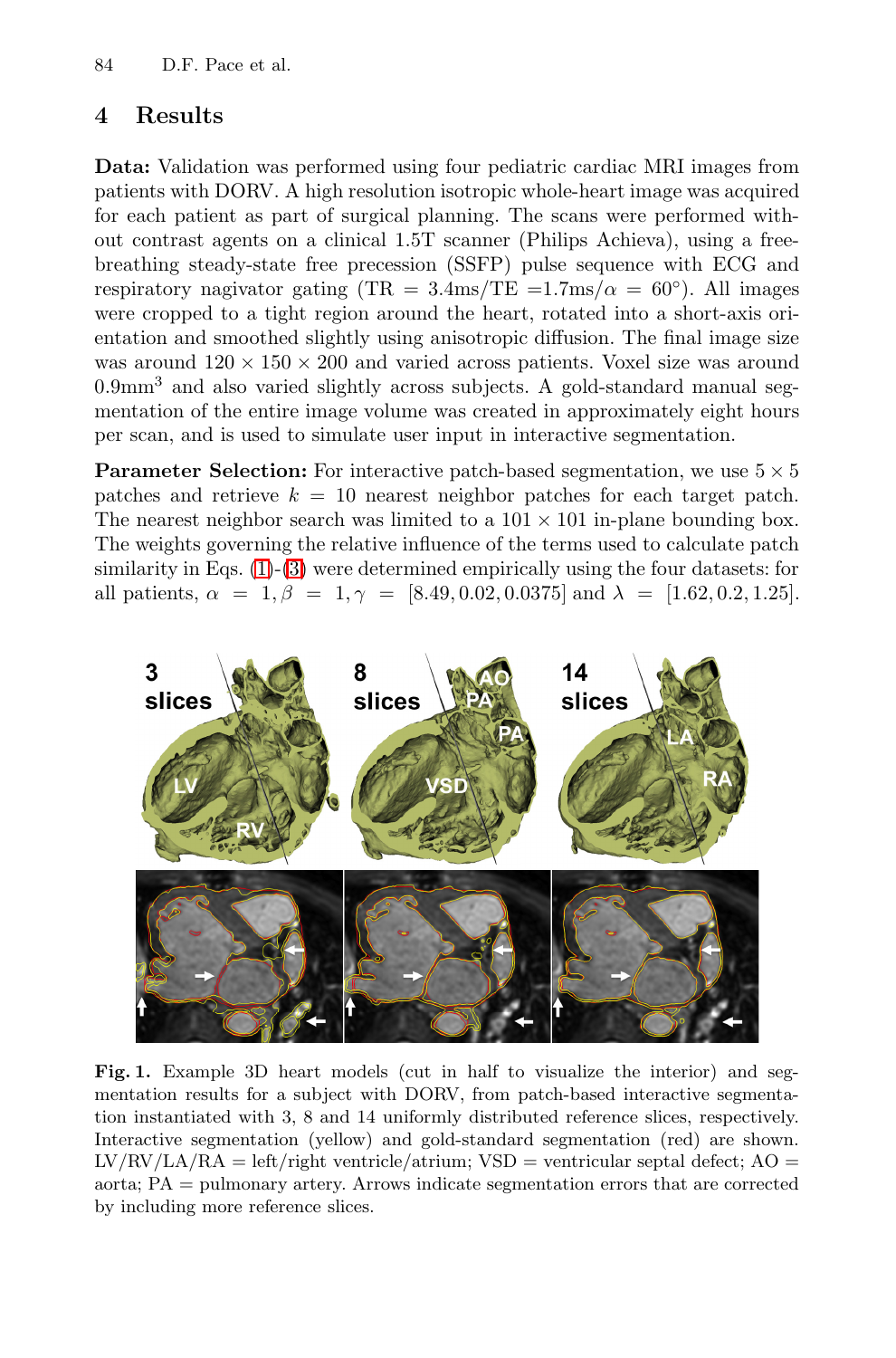<span id="page-5-0"></span>In both oracle strategies, we evaluate errors on regions spanning  $\pm h = 2$  slices. In the oracle ROI strategy, we use ROIs of size  $39 \times 39$ . Finally, the oracle and optimal greedy strategies are initialized using three uniformly distributed slices.

**Findings:** Fig. 1 shows example heart models and segmentations created using interactive patch-based segmentation instan[tia](#page-5-0)ted with 3, 8 and 14 uniformly



**Fig. 2.** Accuracy of patch-based interactive segmentation as a function of the number of uniformly distributed reference slices. Thin lines represent each subject and the thick line corresponds to the mean.

distributed reference slices, respectively. The accuracy improvement when more input is provided is clear. A high quality model can be created using only 14 reference short-axis segmentations (out of ∼200 slices). Even the model instantiated with 3 reference slices shows roughly correct global structure. Fig. 2 shows segmentat[io](#page-6-0)n accuracy for uniform slice selection measured as Dice volume overlap for the blood pool and myocardium. The patchbased segmentation method achieves good accuracy using relatively few segmented slices, especially considering the difficulty of whole-heart segmentation in CHD.

Experimental results for active learning are reported in Fig. 3. We observed that the slices selected by active learning are

sampled more densely near the base of the heart and less so near the apex, which correlates with the relative difficulty of segmenting these areas. The active learning strategy that selects entire short-axis slices does not achieve a meaningful improvement compared to uniform slice selection. Even the optimal greedy strategy only shows a modest improvement compared to uniform distribution, indicating that there is not much scope for improvement for active learning methods that iteratively choose entire short-axis slices. All methods substantially outperform random slice selection. This suggests that random selection is not necessarily the most appropriate baseline when evaluating new active learning methods, although it is widely used.

Oracle ROI active learning shows substantial improvement (∼5 Dice points for the myocardium) using less user input. Having the user label ROIs targets areas of concentrated errors, leading to more efficient interactive segmentation.

Manual delineation of 15 short-axis slices requires less than one hour of an expert's time, vs 4-8 hours for the entire volume. The runtime of our current implementation of patch-based segmentation takes roughly one hour per scan. The computation time associated with adding a new reference region is proportional to the number of affected target slices. Future work will focus on improving the algorithm runtime, e.g., through the use of approximate nearest neighbors.

Our experiments raised an interesting question of what should be used as a surrogate measure for the amount of user interaction. The results reported in Fig. 3 employ the ROI area as such a measure. However, several alternative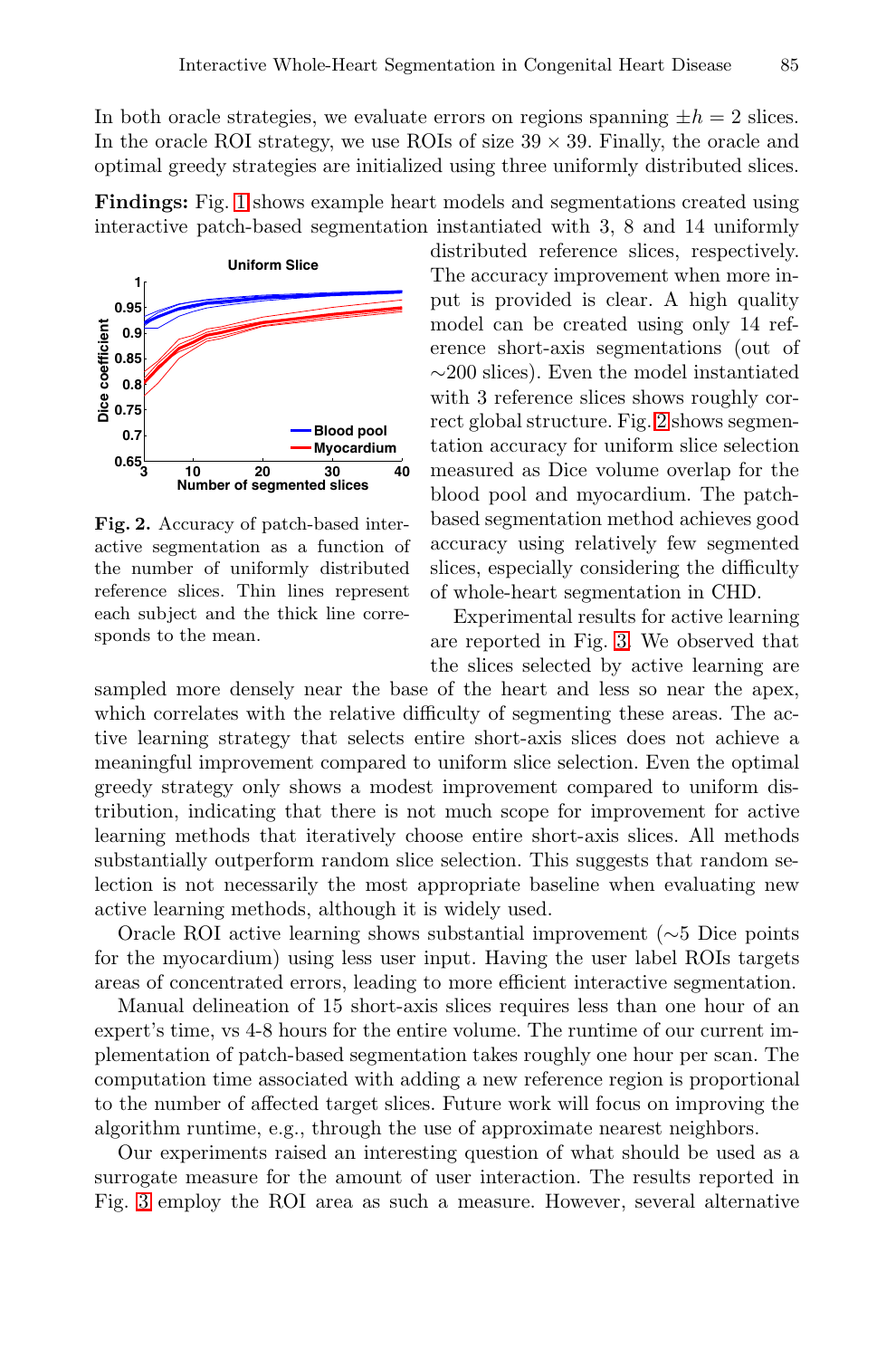<span id="page-6-0"></span>

**Fig. 3.** Segmentation accuracy of alternative reference selection methods, reported as the improvement over uniform slice selection. Negative values indicate that uniform slice selection outperforms the method. For oracle ROI active learning, results are reported as a function of the cumulative area segmented by the user. Random slice selection scores are averages over five trials per subject.

metrics are plausible, depending on whether the user paints the labels or draws curves outlining the different tissue types. We also examined accuracy as a function of the number of edge pixels in the reference label maps. When evaluated this way, the differences between slice and ROI active learning disappear, and simply uniformly distributing the reference slices may be the best choice. In this case, even the optimal greedy strategy, which does not normalize by the effort required to segment each slice, can be worse than uniform slice selection. A user study evaluating the time required to manually segment slices versus ROIs is the best way to determine the most appropriate proxy for interaction time.

### **5 Conclusions**

We presented an accurate interactive method for whole-heart segmentation in congenital heart disease. To the best of our knowledge, this is one of the first demonstrations towards clinically practical image segmentation to enable routine use of 3D heart models for surgical planning in CHD. We also show that active learning approaches in which the user annotates uncertain ROIs have potential to further reduce segmentation time. Future work includes active learning for arbitrarily oriented slices or ROIs. More sophisticated active learning methods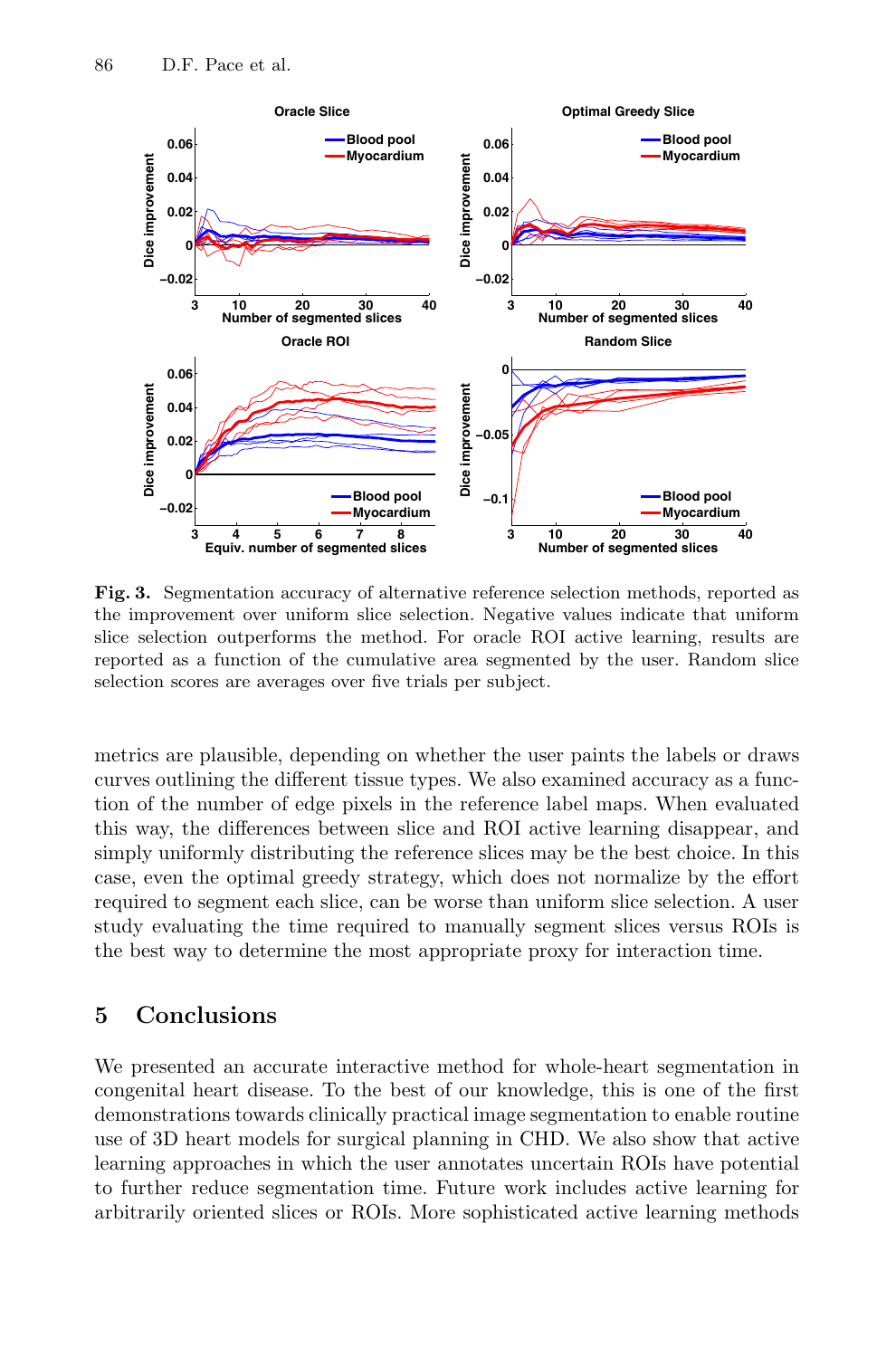<span id="page-7-1"></span>that probabilistically model the expected error reduction given a candidate ROI could also yield improved segmentation results with minimal user effort.

**Acknowledgements.** NSERC CGS-D, the Wistron Corporation, NIH NIBIB NAMIC U54-EB005149, the Boston Children's Hospital Translational Research Program Fellowship and Office of Faculty Development, and Harvard Catalyst.

### <span id="page-7-5"></span>**References**

- <span id="page-7-2"></span>1. Alb`a, X., Lekadir, K., Hoogendoorn, C., Pereanez, M., Swift, A.J., Wild, J.M., Frangi, A.F.: Reusability of statistical shape models for the segmentation of severely abnormal hearts. In: Camara, O., Mansi, T., Pop, M., Rhode, K., Sermesant, M., Young, A. (eds.) STACOM 2014. LNCS, vol. 8896, pp. 257–264. Springer, Heidelberg (2015)
- <span id="page-7-6"></span>2. Chyzhyk, D., Dacosta-Aguayo, R., Mataró, M., Graña, M.: An active learning approach for stroke lesion segmentation on multimodal MRI data. Neurocomputing  $150(A)$ , 26–36 (2015)
- 3. Coupé, P., Manjón, J.V., Fonov, V., Pruessner, J., Robles, M., Collins, D.L.: Patchbased segmentation using expert priors: Application to hippocampus and ventricle segmentation. NeuroImage 54(2), 940–954 (2011)
- <span id="page-7-3"></span><span id="page-7-0"></span>4. Jacobs, S., Grunert, R., Mohr, F.W., Falk, V.: 3D-Imaging of cardiac structures using 3D heart models for planning in heart surgery: A preliminary study. Interact. Cardiovasc. Thorac. Surg. 7(1), 6–9 (2008)
- <span id="page-7-4"></span>5. Mahapatra, D., Schüffler, P.J., Tielbeek, J.A.W., Vos, F.M., Buhmann, J.M.: Semisupervised and active learning for automatic segmentation of Crohn's disease. In: Mori, K., Sakuma, I., Sato, Y., Barillot, C., Navab, N. (eds.) MICCAI 2013, Part II. LNCS, vol. 8150, pp. 214–221. Springer, Heidelberg (2013)
- 6. Rousseau, F., Habas, P., Studholme, C.: A supervised patch-based approach for human brain labeling. IEEE Trans. Med. Imaging 30(10), 1852–1862 (2011)
- <span id="page-7-7"></span>7. Schmauss, D., Haeberle, S., Hagl, C., Sodian, R.: Three-dimensional printing in cardiac surgery and interventional cardiology: A single-centre experience. Eur. J. Cardio.-Thorac. 47(6), 1044–1052 (2015)
- 8. Settles, B.: Active Learning. Morgan & Claypool Publishers, San Rafael (2012)
- 9. Shi, W., Zhuang, X., Wang, H., Duckett, S., Oregan, D., Edwards, P., Ourselin, S., Rueckert, D.: Automatic segmentation of different pathologies from cardiac cine MRI using registration and multiple component EM estimation. In: Metaxas, D.N., Axel, L. (eds.) FIMH 2011. LNCS, vol. 6666, pp. 163–170. Springer, Heidelberg (2011)
- 10. Top, A., Hamarneh, G., Abugharbieh, R.: Active learning for interactive 3D image segmentation. In: Fichtinger, G., Martel, A., Peters, T. (eds.) MICCAI 2011, Part III. LNCS, vol. 6893, pp. 603–610. Springer, Heidelberg (2011)
- 11. Valverde, I., Gomez, G., Gonzalez, A., Suarez-Mejias, C., Adsuar, A., Coserria, J.F., Uribe, S., Gomez-Cia, T., Hosseinpour, A.R.: Three-dimensional patientspecific cardiac model for surgical planning in Nikaidoh procedure. Cardiol. Young 25(4), 698–704 (2014)